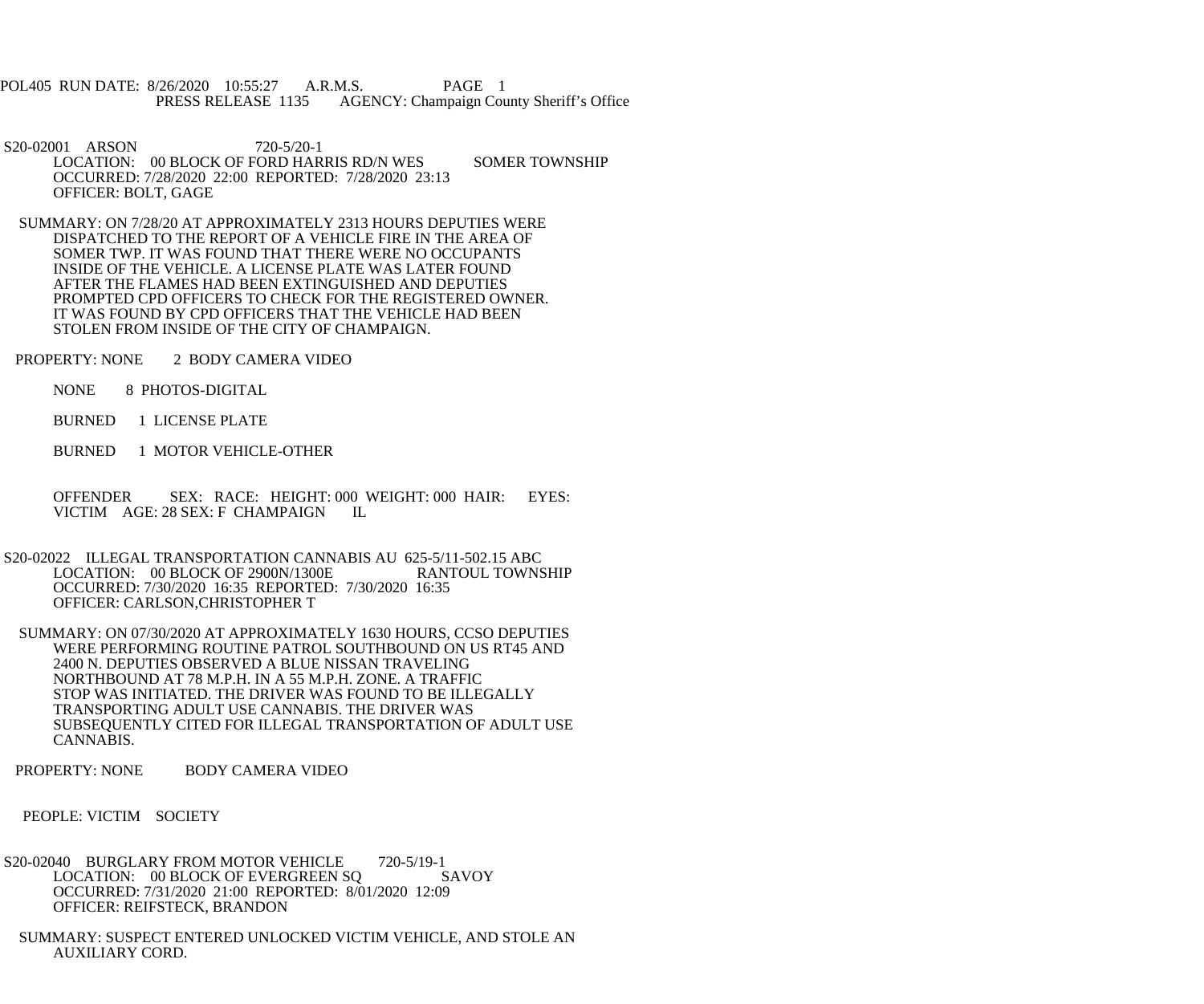POL405 RUN DATE: 8/26/2020 10:55:27 A.R.M.S. PAGE 2 PRESS RELEASE 1135 AGENCY: Champaign County Sheriff's Office

PROPERTY: STOLEN 1 NONE (USE "1")

NONE 1 BODY CAMERA VIDEO

NONE AUTO<br>COLOR: LBL/ 2010 MAKE: MAZD MODEL: MZ3 BODY: 4D LIC#: IL E177647

OFFENDER SEX: RACE: HEIGHT: 000 WEIGHT: 000 HAIR: EYES:<br>VICTIM AGE: 34 SEX: F SAVOY IL VICTIM AGE: 34 SEX: F SAVOY

S20-02044 BURGLARY FROM MOTOR VEHICLE 720-5/19-1 CONSPIRE<br>LOCATION: 00 BLOCK OF PADDOCK DR E SAVOY LOCATION: 00 BLOCK OF PADDOCK DR E OCCURRED: 7/31/2020 20:30 REPORTED: 8/01/2020 16:59 OFFICER: WELDON, MATTHEW

 SUMMARY: DISPATCHED TO A SAVOY ADDRESS IN REFERENCE TO A REPORT OF BURGLARY OF A MOTOR VEHICLE. THE VICTIM SAID THAT THE VEHICLE MAY HAVE BEEN UNLOCKED AND WAS MISSING APPROXIMATELY \$200 IN US CURRENCY FROM A PURSE THAT WAS IN THE CENTER CONSOLE. NO OTHER PROPERTY WAS REPORTED MISSING AND NO DAMAGE WAS OBSERVED. NO SUSPECTS AT THIS TIME.

PROPERTY: NONE 1 BODY CAMERA VIDEO

NONE 18 SURVEILLANCE VIDEO

STOLEN CURRENCY-NOT CHECKS/BOND

 OFFENDER SEX: RACE: HEIGHT: 000 WEIGHT: 000 HAIR: EYES: VICTIM AGE: 26 SEX: F SAVOY IL

 S20-02045 BATTERY-DOMESTIC 720-5/12-3.2 LOCATION: 00 BLOCK OF DEWEY ST URBANA TOWNSHIP OCCURRED: 8/01/2020 17:07 REPORTED: 8/01/2020 17:07 OFFICER: REIFSTECK, JONATHAN

 SUMMARY: THE SUSPECT REPORTEDLY SHOVED THE VICTIM DURING A VERBAL ARGUMENT. THERE WERE NO INJURIES. THE SUSPECT AND VICTIM WERE SEPARATED FOR THE EVENING. NO ARREST(S) WERE MADE BASED ON THE TOTALITY OF THE CIRCUMSTANCES.

PROPERTY: NONE 1 BODY CAMERA VIDEO

 OFFENDER AGE: 18 SEX: M VICTIM AGE: 38 SEX: F URBANA IL

S20-02050 THEFT-IDENTITY 720-5/16-30(A) LOCATION: 00 BLOCK OF COMANCHE DR HENSLEY TOWNSHIP OCCURRED: 7/24/2020 12:00 REPORTED: 8/02/2020 12:19 OFFICER: BIALESCHKI, DOUG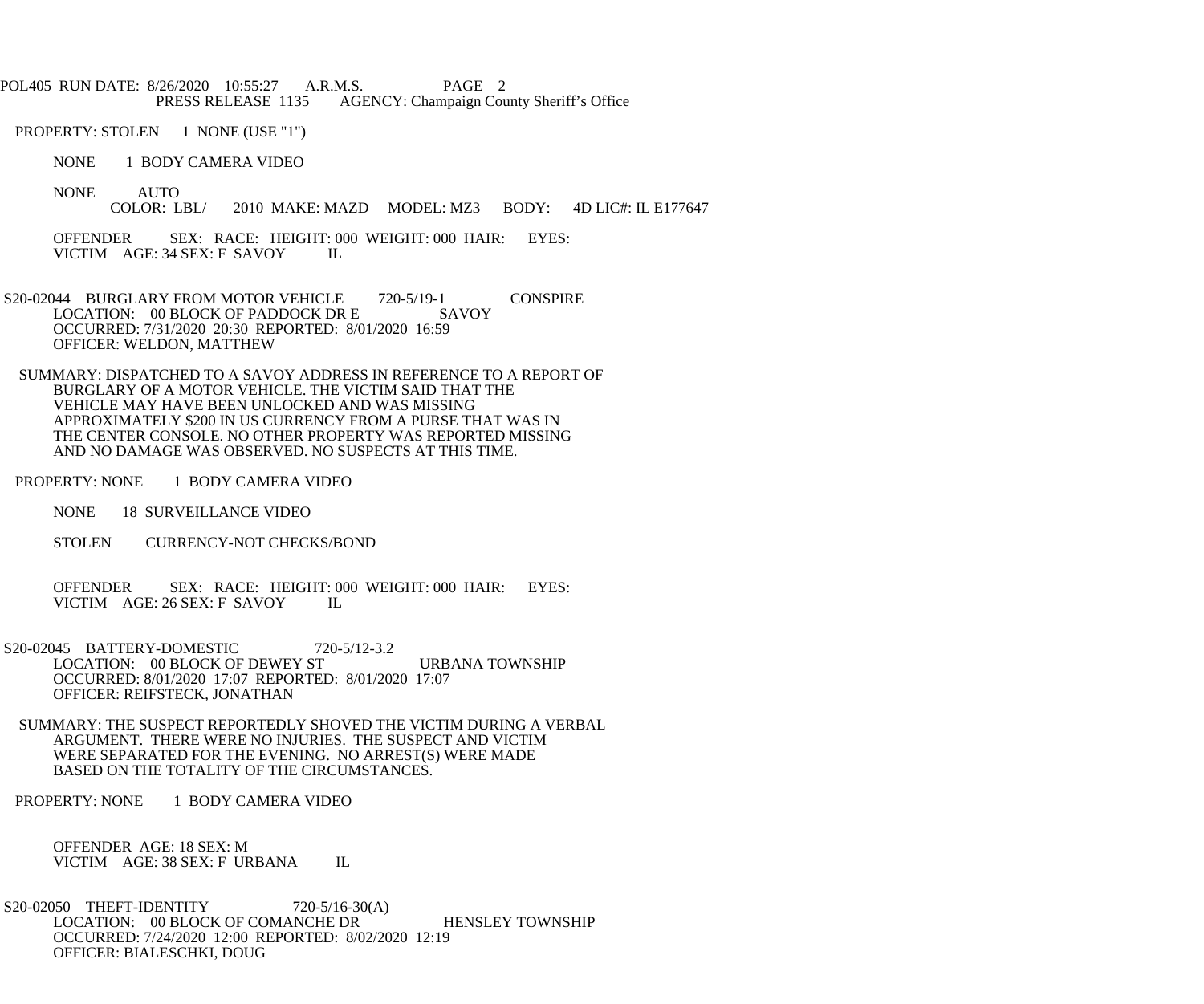POL405 RUN DATE: 8/26/2020 10:55:27 A.R.M.S. PAGE 3<br>PRESS RELEASE 1135 AGENCY: Champaign Cou AGENCY: Champaign County Sheriff's Office

 SUMMARY: R/P AND FRIEND / SUSPECT WENT ON VACATION AND WHILE AT THE POOL AT THE MGM GRAND IN VEGAS, THE SUSPECT USED THE VICTIM'S ATM CARD TO WITHDRAW \$100.

PROPERTY: NONE 1 BODY CAMERA VIDEO

 OFFENDER AGE: 43 SEX: F VICTIM AGE: 43 SEX: F CHAMPAIGN IL

- S20-02056 TELEPHONE THREAT 720-5/26.5-2(A)(2)<br>LOCATION: 00 BLOCK OF MONROE DR URBANA TOWNSHIP LOCATION: 00 BLOCK OF MONROE DR OCCURRED: 8/03/2020 13:15 REPORTED: 8/03/2020 13:22 OFFICER: PRYOR, BILLY
- SUMMARY: THE VICTIM REPORTED THAT HER EX-BOYFRIEND THREATENED TO COME TO HER HOUSE AND SHOOT IT UP. NO CONTACT INFORMATION FOR THE SUSPECT.

 OFFENDER AGE: 30 SEX: M VICTIM AGE: 30 SEX: F URBANA IL

- S20-02068 BURGLARY FROM MOTOR VEHICLE 720-5/19-1 LOCATION: 00 BLOCK OF ROWENA DR URBANA TOWNSHIP OCCURRED: 8/03/2020 21:00 REPORTED: 8/04/2020 10:18 OFFICER: MAYO, NICHOLAS
- SUMMARY: DEPUTIES WERE DISPATCHED TO AN ADDRESS IN URBANA TOWNSHIP IN REFERENCE TO A BURGLARY TO A MOTOR VEHICLE. SOMETIME IN THE OVERNIGHT HOURS THE VICTIM HAD HER WALLET AND OTHER CONTENTS STOLEN FROM HER TRUCK. NO SUSPECT INFORMATION AT THIS TIME.
- PROPERTY: NONE 2 BODY CAMERA VIDEO
	- STOLEN 1 DRIVERS LICENSE
	- STOLEN 1 LINK CARD / FOOD STAMPS
	- NONE PHOTOS-DIGITAL
	- STOLEN 1 CREDIT/DEBIT/GAS CARDS
	- STOLEN 1 PURSE OR WALLET
	- OFFENDER SEX: RACE: HEIGHT: 000 WEIGHT: 000 HAIR: EYES:<br>VICTIM AGE: 41 SEX: F URBANA IL VICTIM AGE: 41 SEX: F URBANA
- S20-02278 THEFT-IDENTITY 720-5/16-30(A) LOCATION: 600 BLOCK OF 600E OCCURRED: 6/12/2020 12:00 REPORTED: 8/24/2020 10:12 OFFICER: BIALESCHKI, DOUG